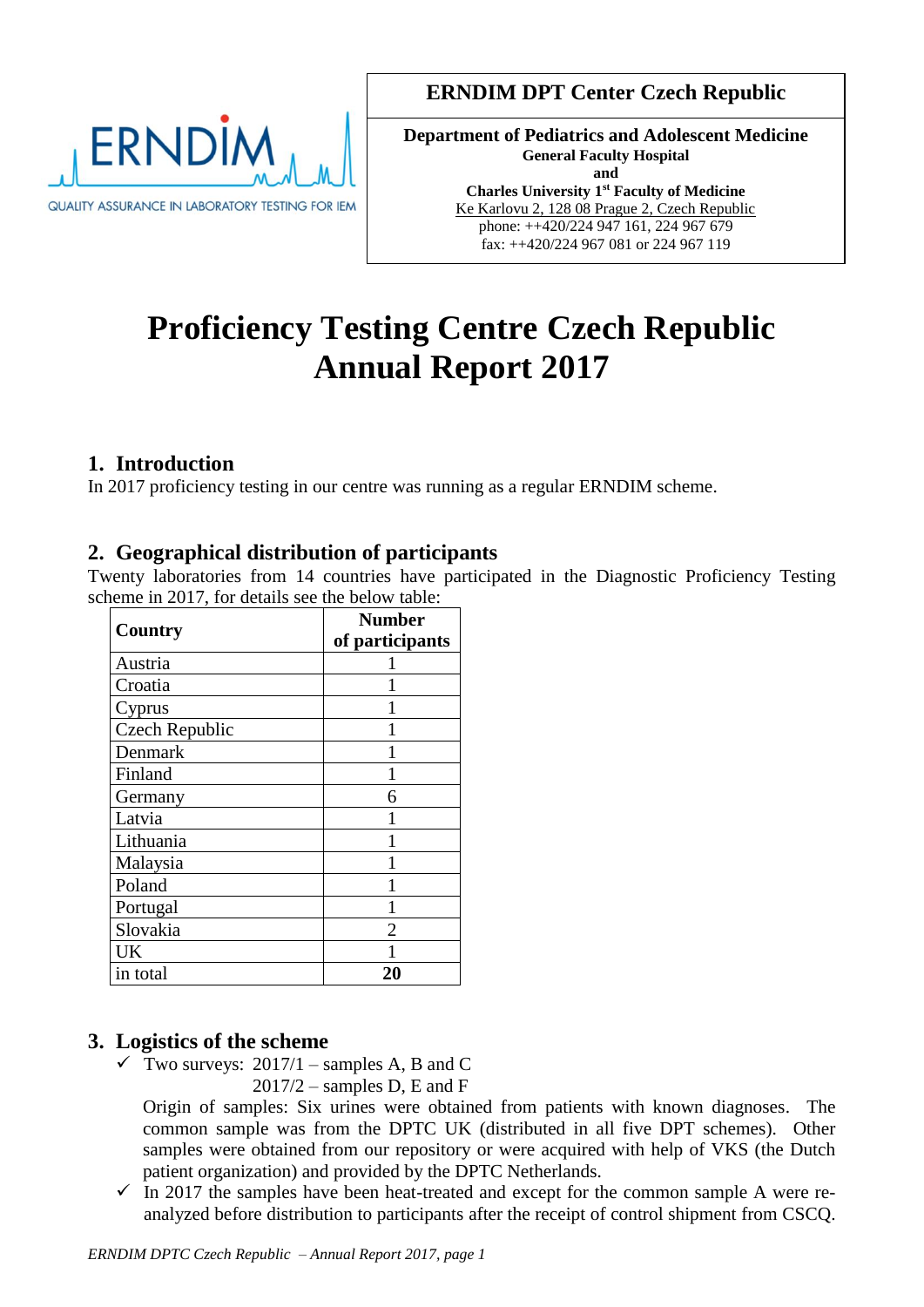In all five samples the typical metabolic profiles were preserved after undergoing this treatment.

- $\checkmark$  The samples for Diagnostic Proficiency Testing scheme were distributed via CSCO in Geneva. On  $6<sup>th</sup>$  February 2017 the urinary samples were distributed to the participants at ambient temperature using the courier. Based on the report of the courier all parcels were delivered within 3 days.
- $\checkmark$  The following protocol for heat inactivation is used: Heat urine to 56 °C for one hour in water bath, make sure that this temperature is achieved in the entire urine sample and not only in the water bath. The urinary samples must be frozen until shipment.
- $\checkmark$  Tests required in 2017: amino acids, organic acids, mucopolysaccharides, oligosaccharides and purines/pyrimidines

| Sample distribution                  | February 6, Monday   |
|--------------------------------------|----------------------|
| Start of analysis of Survey 2017/1   | February 20, Monday  |
| Survey $2017/1$ – results submission | March 13, Monday     |
| Survey $2017/1$ – report             | May 29, Monday       |
| Start of analysis of Survey 2017/2   | May 22, Monday       |
| Survey $2017/2$ – results submission | June 12, Monday      |
| Survey $2017/2$ – report             | August 21, Monday    |
| Annual meeting of participants       | November 21, Tuesday |
| Annual report 2017                   | December 2017        |

# **4. Schedule of the scheme in 2017**

# **5. Submission of results**

|                      | 2017/1 | 2017/2 |
|----------------------|--------|--------|
| $\bullet$<br>In time | ∠∪     | ∩∩     |

# **6. Samples**

## **Sample A (common sample)**

*Clinical picture provided with the sample:* Infant presented at Emergency Department. Febrile, query infection. Sample collected after commencing therapy.

The common sample was obtained from a 1-month old boy with citrullinemia type 1. The diagnosis was based on demonstrating the urinary excretion of citrulline and orotic acid and very high serum citrulline concentration.

*Analytical performance:* All participants analyzed amino acids and all participants observed the increased excretion of citrulline; such analytical finding was considered correct and scored by 1 point. All participants also detected elevated excretion of orotic acid, such analytical finding was also considered correct and scored by 1 point. The analytical performance was excellent (100%).

*Interpretative proficiency and recommendation:* The diagnosis of citrullinemia type 1 was considered correct while suspicion for other urea cycle disorder was considered helpful but incomplete. Confirmation of diagnosis by enzyme analysis using cultured fibroblasts or mutation analysis of *ASS1* gene was considered helpful. The proficiency score for this sample was very good (98%).

*Critical error:* No critical error for this sample.

*Overall impression:* Easy DPT sample with very good proficiency score.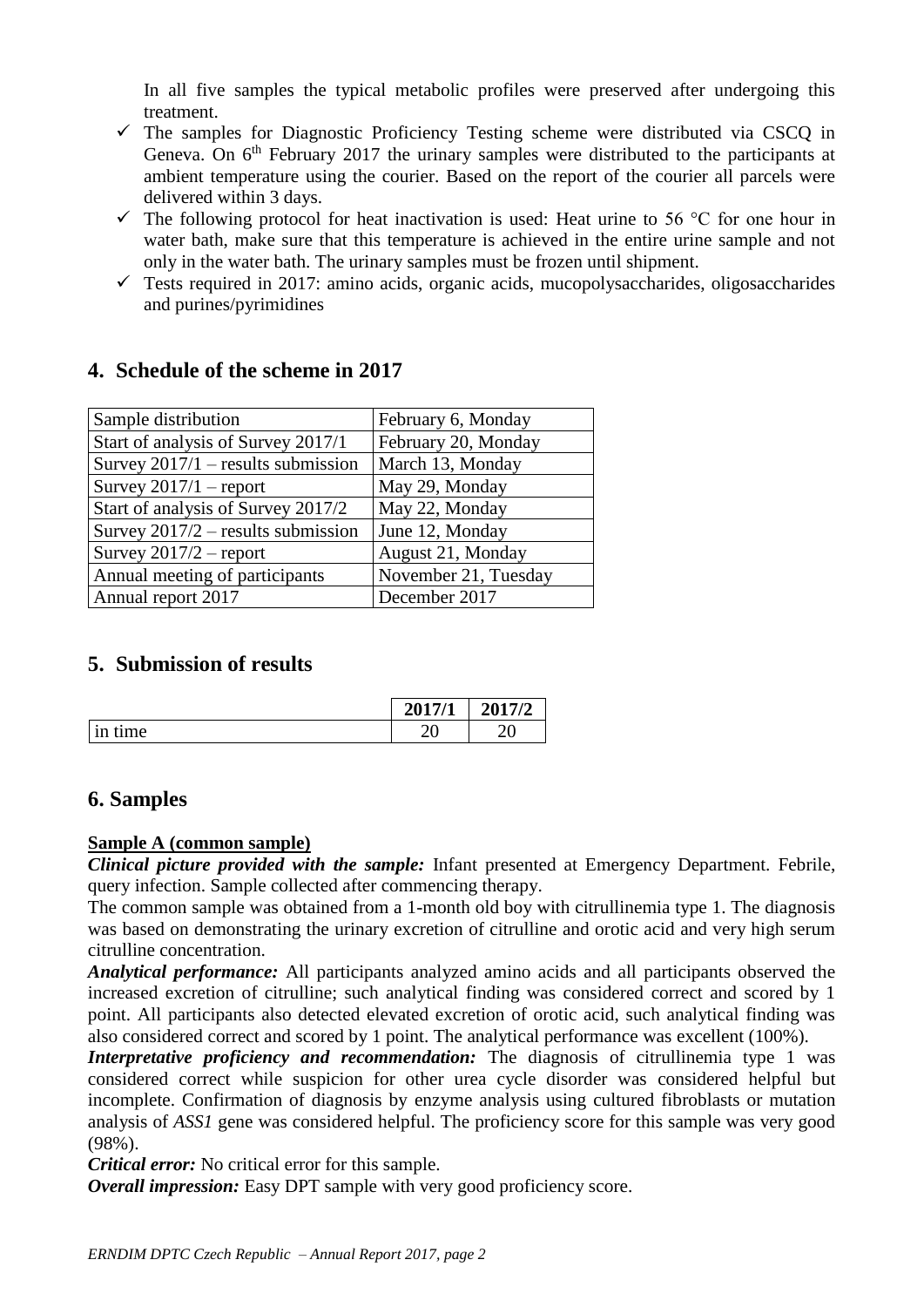#### **Sample B**

*Clinical picture provided with the sample:* A 6 months old girl with kidney stones. The urine sample was collected at age 11 years when the patient was receiving specific treatment.

The sample was obtained from a girl with hyperoxaluria type I, diagnosis was confirmed by enzymatic analysis.

*Analytical performance:* All participants analyzed organic acids. This was a challenging sample, since oxalate was borderline (only 10 of 20 labs reported elevated excretion of oxalate). Increased excretion of oxalate was considered correct and scored by 1 point. However, excretion of glycolate was clearly elevated and 16 labs reported elevated glycolate excretion, which was scored by 1 point. The analytical performance for this sample was suboptimal (78%).

*Interpretative proficiency and recommendation:* The diagnosis of hyperoxaluria type 1 was considered correct and scored with 2 points. Confirmation of diagnosis by alanine-glyoxylate aminotransferase assay or mutation analysis of *AGXT* gene was considered helpful. The interpretative performance for this sample was satisfactory (80%).

*Critical error:* No critical error for this sample.

*Overall impression:* Challenging DPT sample with a suboptimal total proficiency score.

#### **Sample C**

*Clinical picture provided with the sample* This boy was referred at the age of 5 years with mental and speech retardation, and hyperactivity. He had frequent middle-ear and upper respiratory infections. The sample was obtained at the age of 25 years when the patient was receiving a nonspecific therapy.

The sample was obtained from a male with aspartylglucosaminuria, diagnosis was confirmed by molecular genetic analysis.

*Analytical performance:* 18 labs performed amino acids analysis, only 8 of them reported elevated excretion of aspartylglucosamine. 15 labs performed oligosaccharide analysis and 14 labs concluded abnormal profile. 12 labs concluded aspartylglucosaminuria, such analytical result was considered a correct and scored by 2 points. 2 labs concluded profile typical for GM1 gangliosidosis, this result was considered a partially correct and scored by 1 point. The analytical performance was satisfactory (80%).

*Interpretative proficiency and recommendation:* The diagnosis of aspartylglucosaminuria was considered correct and scored with 2 points. Confirmation of diagnosis by aspartylglucosaminidase assay or mutation analysis of *AGA* gene was considered helpful. Suspicion for GM1 ganglisidosis was considered helpful but incomplete and scored with 1 point. Recommendation to carry out analysis of oligosaccharide analysis for those participants that did not perform this analysis was considered also helpful. The interpretative performance for this sample was good (83%).

*Critical error:* The failure to recognize excretion of aspartylglucosamine in OLS and/or amino acids analysis is considered by the ERNDIM SAB as a critical error which would prevent establishing the correct diagnosis; critical error was assigned to one participant in our scheme.

*Overall impression:* Typical DPT sample with good total proficiency score (81%).

#### **Sample D**

*Clinical picture provided with the sample:* A 2 years old girl who presented with episode of coma. The urine sample was collected at age 19 years when the patient was receiving specific treatment.

The sample was obtained from a woman with MCAD deficiency, diagnosis was confirmed by molecular genetic analysis.

*Analytical performance:* All participants analysed organic acids. Seventeen labs reported increased excretion of glycine conjugates (hexanoylglycine, phenylpropionylglycine, suberylglycine), which was considered correct and scored by 2 points. Since 3 laboratories missed the presence of glycine conjugates the analytical performance for this sample was suboptimal (85%).

*Interpretative proficiency and recommendation:* The diagnosis of MCAD deficiency was considered correct and scored with 2 points; recommendation to analyse the *ACADM* gene was considered helpful. Two laboratories that missed glycine conjugates excretion recommended to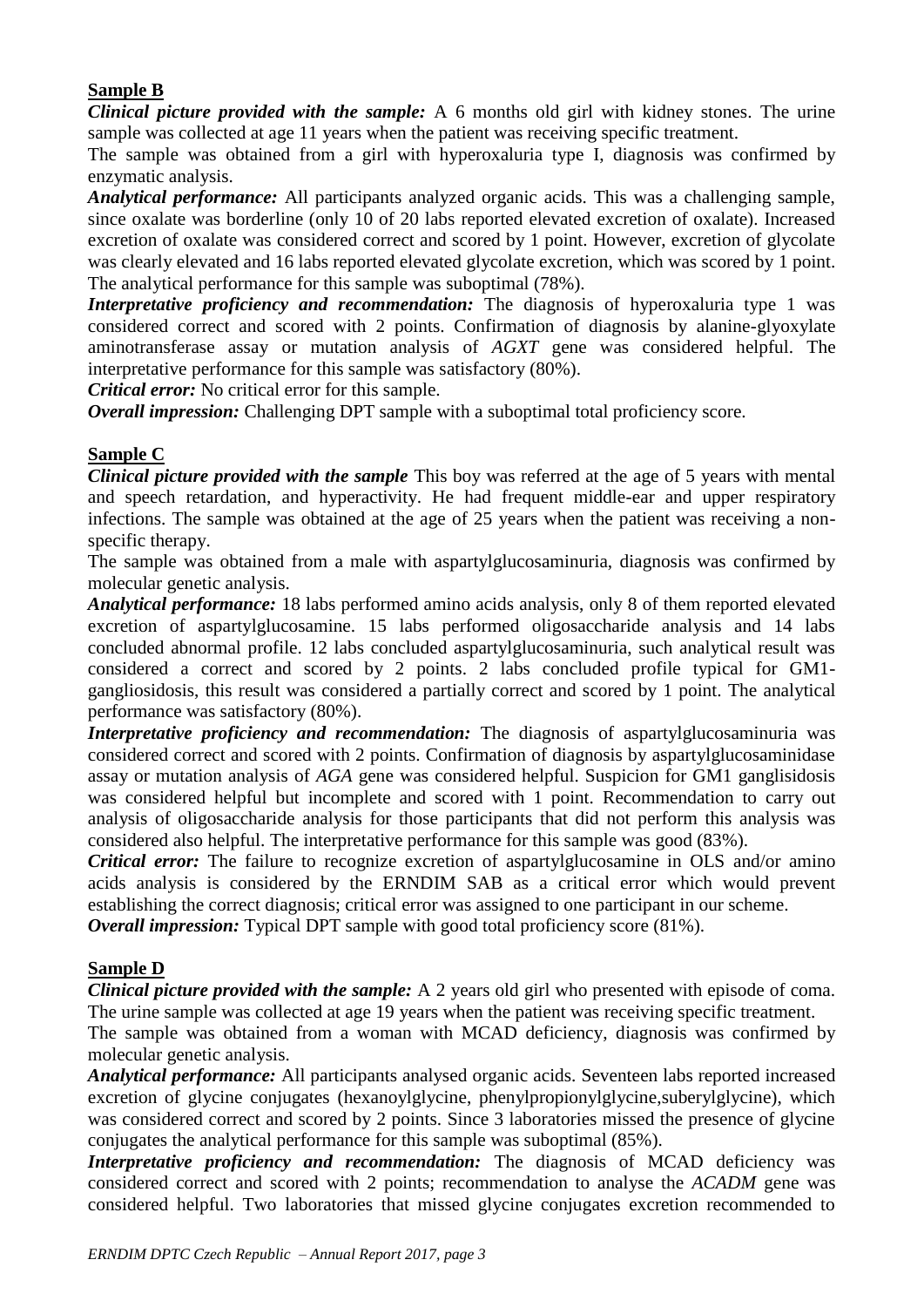carry out analysis of acylcarnitines in dry blood spot; this interpretation was considered helpful and scored with 1 point. The interpretative performance for this sample was good (90%).

*Critical error:* The failure to recognize abnormal excretion of glycine conjugates without recommending additional acylcarnitine analysis in dry blood spot is considered by the ERNDIM SAB as a critical error which would prevent establishing the correct diagnosis; critical error was assigned to one participant in our scheme.

*Overall impression:* Typical DPT sample with good total proficiency score (88%).

#### **Sample E**

*Clinical picture provided with the sample:* A 2 years old boy was admitted to hospital following a head trauma. The neurologist reported macrocephaly, facial stigmatization and psychomotor retardation. The sample was collected at the age of 5 years; patient did not receive any therapy.

The sample was obtained from a boy with mucopolysaccharidosis type II due to deficiency of iduronate 2-sulfatase, diagnosis was confirmed by molecular genetic analysis.

*Analytical performance:* Elevated excretion of glycosaminoglycans (1 point) and an increased proportion of dermatan sulfate (1 point) were considered a correct analytical result. Increased excretion of GAGs or increased proportion of dermatan sulfate only was scored as partially correct. Analytical performance was good (85) %.

*Interpretative proficiency and recommendation:* The diagnosis of mucopolysaccharidosis type II was considered correct while suspicion for MPS (other types of MPS or non-specified MPS) was considered helpful but incomplete. Confirmation of diagnosis by enzyme assay of iduronate 2 sulfatase activity in fibroblasts/leucocytes and/or mutation analysis of *IDS* gene were considered helpful. Recommendation to carry out analysis of GAG fractionation for those participants that did not perform this analysis was considered also helpful. The proficiency score for this sample was very good (90%).

*Critical error:* No critical error for this sample.

*Overall impression:* Typical DPT sample with good total proficiency score (88%).

#### **Sample F**

*Clinical picture provided with the sample:* This boy was referred at the age of 6 years for dark stain on underwear. The sample was collected at the age of 7years; patient did not receive any therapy.

The sample was obtained from a boy with alkaptonuria due to deficiency of homogentisate dioxygenase. The diagnosis was solely based on demonstrating grossly increased urinary excretion of homogentisic acids.

*Analytical performance:* All participants analysed organic acids and observed massive excretion of homogentisic acid, which was considered correct analytical result. Analytical performance was excellent (100%).

*Interpretative proficiency and recommendation:* The diagnosis of alkaptonuria was considered correct. A plethora of recommendations was reported, all the following were considered correct: massive excretion of homogentisate is sufficient for diagnosis, enzymatic confirmation is not required, mutation analysis of *HGD* gene is available. The proficiency score for this sample was excellent (100%).

*Critical error:* No critical error for this sample.

*Overall impression:* An easy sample with excellent total proficiency score (100%).

## **7. Scoring of results**

Two criteria are evaluated: analytical and interpretative proficiency. The recommendations pertaining to further investigations are scored as a part of interpretative proficiency. The summary of scoring criteria is given below.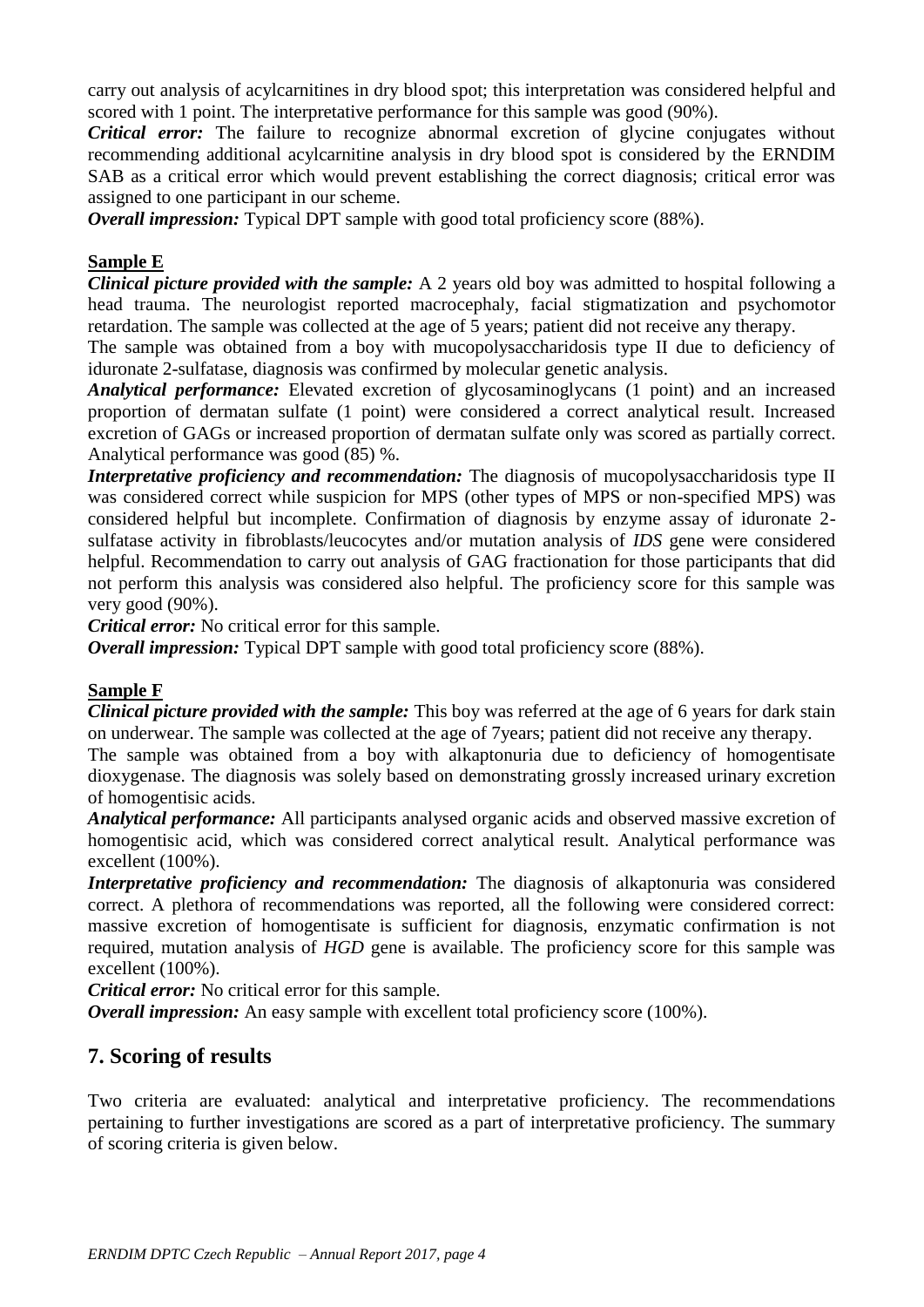|                  | Correct results of the appropriate tests |                                                                |  |  |  |  |  |  |
|------------------|------------------------------------------|----------------------------------------------------------------|--|--|--|--|--|--|
|                  | Analytical                               | Partially correct or non-standard methods                      |  |  |  |  |  |  |
| $\boldsymbol{A}$ | performance                              | Unsatisfactory or misleading (in some instances will be        |  |  |  |  |  |  |
|                  |                                          | evaluated also as a critical error)                            |  |  |  |  |  |  |
|                  |                                          | Good (diagnosis was established and appropriate further tests) |  |  |  |  |  |  |
|                  |                                          | were recommended)                                              |  |  |  |  |  |  |
|                  | Interpretative<br>proficiency            | Helpful but incomplete                                         |  |  |  |  |  |  |
|                  |                                          | Misleading/wrong diagnosis (will be most likely evaluated also |  |  |  |  |  |  |
|                  |                                          | as a critical error)                                           |  |  |  |  |  |  |

The total score is calculated as a sum of these two criteria. The maximum that can be achieved is 4 points per sample, i.e. 12 points per survey and 24 points in 2017. Provisional scores assigned by the organizers were reviewed by an independent advisor from another DPT Centre and final scoring was approved by the ERNDIM Scientific Advisory Board on November 23, 2017.

Normal samples are usually not eligible for Critical Error. The main argument is that one cannot be certain that a sample is normal. The patient could, for example, have an IEM that we did not know at the time of analysis, but did result in subtle metabolite abnormalities that most of the participants were not aware of. However, when the sample was obtained from a patient not suspected of having an IEM and the findings reported were not identified by the rest of the participants then this diagnosis could potentially result in treatment that is harmful for the patient and the findings could constitute a critical error. With effect from 2017, the SAB will determine critical errors on a case by case basis.

| Lab                     |                | <b>Sample A</b><br><b>Sample C</b><br><b>Sample B</b> |                         |                |                |                         |                  |                  |                         |
|-------------------------|----------------|-------------------------------------------------------|-------------------------|----------------|----------------|-------------------------|------------------|------------------|-------------------------|
| $\mathbf{n}\mathbf{o}$  | $\mathbf A$    | I                                                     | T                       | A              | I              | T                       | A                | I                | T                       |
| $\mathbf{1}$            | $\overline{2}$ | $\overline{2}$                                        | 4                       | $\overline{2}$ | $\overline{2}$ | 4                       | $\overline{2}$   | $\overline{2}$   | $\overline{\mathbf{4}}$ |
| $\boldsymbol{2}$        | $\overline{2}$ | $\overline{2}$                                        | $\overline{\mathbf{4}}$ | $\overline{2}$ | $\overline{2}$ | 4                       | $\overline{2}$   | $\overline{2}$   | $\overline{\mathbf{4}}$ |
| 3                       | $\overline{2}$ | $\overline{2}$                                        | $\overline{\mathbf{4}}$ | $\overline{c}$ | $\overline{2}$ | 4                       | $\overline{0}$   | $\mathbf{1}$     | $\mathbf{1}$            |
| $\overline{\mathbf{4}}$ | $\overline{2}$ | $\mathbf{1}$                                          | 3                       | $\overline{2}$ | $\overline{2}$ | 4                       | $\mathbf{1}$     | $\mathbf{1}$     | $\overline{2}$          |
| 5                       | $\overline{2}$ | $\overline{2}$                                        | $\overline{\mathbf{4}}$ | $\overline{2}$ | $\overline{0}$ | $\overline{2}$          | $\overline{2}$   | $\overline{2}$   | $\overline{\mathbf{4}}$ |
| 6                       | $\overline{2}$ | $\overline{2}$                                        | $\overline{\mathbf{4}}$ | $\overline{0}$ | $\overline{2}$ | $\overline{2}$          | $\overline{2}$   | $\overline{2}$   | $\overline{\mathbf{4}}$ |
| 7                       | $\overline{2}$ | $\overline{2}$                                        | $\overline{\mathbf{4}}$ | $\overline{c}$ | $\overline{2}$ | 4                       | $\overline{2}$   | $\overline{2}$   | $\overline{\mathbf{4}}$ |
| 8                       | $\overline{2}$ | $\overline{2}$                                        | $\overline{\mathbf{4}}$ | $\overline{0}$ | $\overline{0}$ | $\boldsymbol{0}$        | $\overline{2}$   | $\overline{2}$   | $\overline{\mathbf{4}}$ |
| 9                       | $\overline{2}$ | $\overline{2}$                                        | 4                       | $\overline{2}$ | $\overline{2}$ | 4                       | $\overline{2}$   | $\overline{2}$   | $\overline{\mathbf{4}}$ |
| 10                      | $\overline{2}$ | $\overline{2}$                                        | $\overline{\mathbf{4}}$ | $\overline{2}$ | $\overline{2}$ | 4                       | $\overline{2}$   | $\overline{2}$   | $\overline{\mathbf{4}}$ |
| 11                      | $\overline{2}$ | $\overline{2}$                                        | $\overline{\mathbf{4}}$ | $\overline{2}$ | $\overline{2}$ | $\overline{\mathbf{4}}$ | $\overline{2}$   | $\overline{2}$   | $\overline{\mathbf{4}}$ |
| 12                      | $\overline{2}$ | $\overline{2}$                                        | 4                       | $\overline{0}$ | $\overline{0}$ | $\boldsymbol{0}$        | $\overline{2}$   | $\overline{2}$   | $\overline{\mathbf{4}}$ |
| 13                      | $\overline{2}$ | $\overline{2}$                                        | $\overline{\mathbf{4}}$ | $\overline{2}$ | $\overline{2}$ | 4                       | $\overline{2}$   | $\overline{2}$   | $\overline{\mathbf{4}}$ |
| 14                      | $\overline{2}$ | $\overline{2}$                                        | 4                       | $\overline{2}$ | $\overline{2}$ | 4                       | $\overline{2}$   | $\overline{2}$   | $\overline{\mathbf{4}}$ |
| 15                      | $\overline{2}$ | $\overline{2}$                                        | $\overline{\mathbf{4}}$ | $\overline{2}$ | $\overline{2}$ | 4                       | $\overline{2}$   | $\overline{2}$   | $\overline{\mathbf{4}}$ |
| 16                      | $\overline{2}$ | $\overline{2}$                                        | $\overline{\mathbf{4}}$ | $\overline{0}$ | $\overline{0}$ | $\bf{0}$                | $\overline{0}$   | $\overline{0}$   | $\boldsymbol{0}$        |
| 17                      | $\overline{2}$ | $\overline{2}$                                        | $\overline{\mathbf{4}}$ | $\overline{c}$ | $\overline{2}$ | 4                       | $\overline{2}$   | $\overline{c}$   | $\overline{\mathbf{4}}$ |
| 18                      | $\overline{2}$ | $\overline{2}$                                        | 4                       | $\overline{2}$ | $\overline{2}$ | 4                       | $\overline{2}$   | $\mathfrak{2}$   | $\overline{\mathbf{4}}$ |
| 19                      | $\overline{2}$ | $\overline{2}$                                        | 4                       | $\mathbf{1}$   | $\overline{2}$ | 3                       | $\boldsymbol{0}$ | $\boldsymbol{0}$ | 0CE                     |
| 20                      | $\overline{2}$ | $\overline{2}$                                        | $\overline{\mathbf{4}}$ | $\overline{2}$ | $\overline{2}$ | $\overline{\mathbf{4}}$ | $\mathbf{1}$     | $\mathbf{1}$     | $\overline{2}$          |

## **8. Score of participants for individual samples**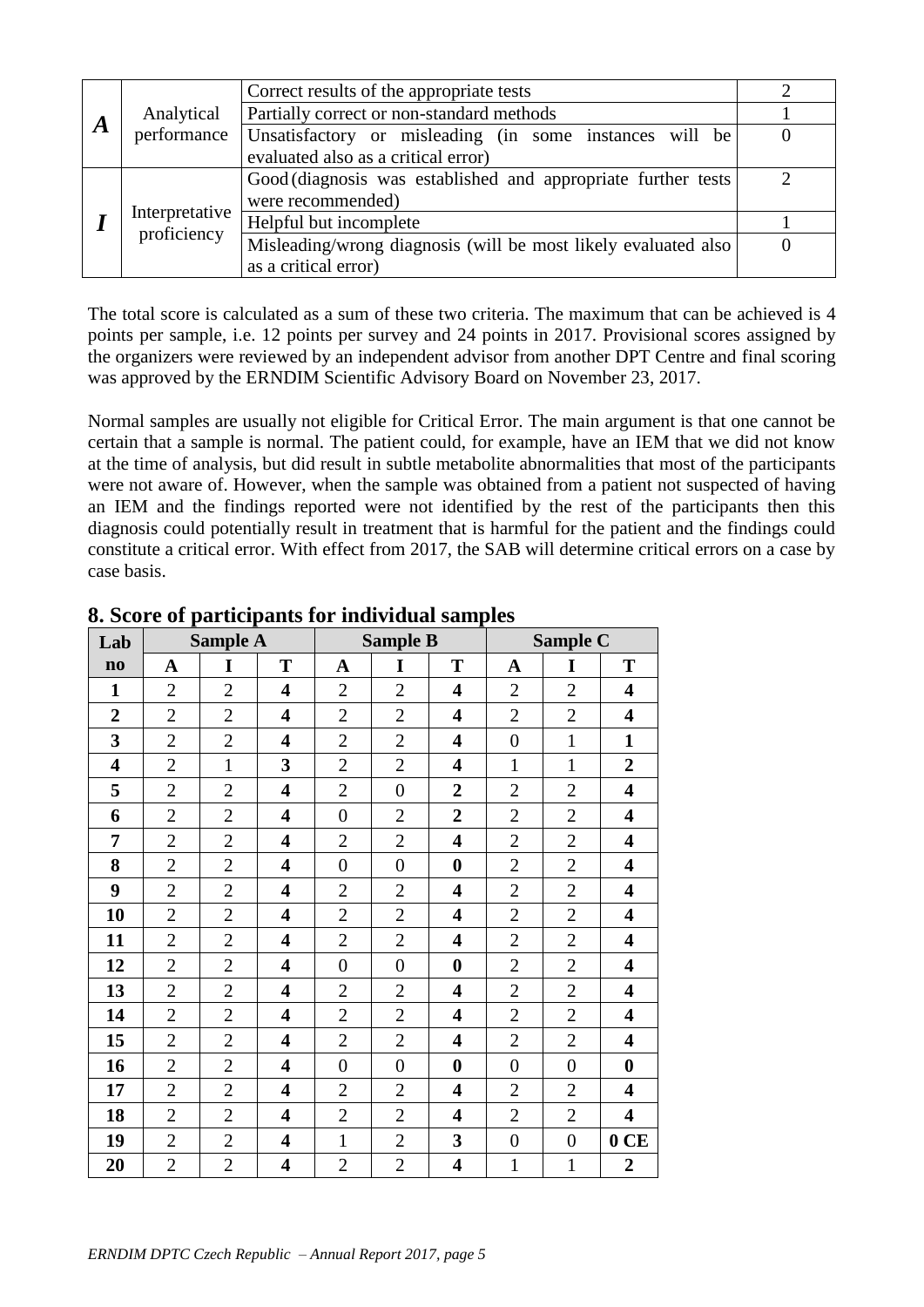| Lab                     |                | <b>Sample D</b> |                         |                  | <b>Sample E</b> |                         |                | <b>Sample F</b> |                         |
|-------------------------|----------------|-----------------|-------------------------|------------------|-----------------|-------------------------|----------------|-----------------|-------------------------|
| $\mathbf{n}\mathbf{o}$  | $\mathbf A$    | I               | T                       | $\mathbf A$      | I               | T                       | $\mathbf A$    | I               | T                       |
| $\mathbf{1}$            | $\overline{2}$ | $\overline{2}$  | 4                       | $\overline{2}$   | $\overline{2}$  | $\overline{\mathbf{4}}$ | $\overline{2}$ | $\overline{2}$  | $\overline{\mathbf{4}}$ |
| $\overline{2}$          | $\overline{2}$ | $\overline{2}$  | $\overline{\mathbf{4}}$ | $\mathbf{1}$     | $\mathbf{1}$    | $\overline{2}$          | $\overline{2}$ | $\overline{2}$  | 4                       |
| 3                       | $\overline{2}$ | $\overline{2}$  | $\overline{\mathbf{4}}$ | $\overline{2}$   | $\overline{2}$  | $\overline{\mathbf{4}}$ | $\overline{2}$ | $\overline{2}$  | 4                       |
| $\overline{\mathbf{4}}$ | $\overline{0}$ | $\overline{0}$  | 0CE                     | $\overline{2}$   | $\mathbf{2}$    | $\overline{\mathbf{4}}$ | $\overline{2}$ | $\overline{2}$  | $\overline{\mathbf{4}}$ |
| 5                       | $\overline{2}$ | $\overline{2}$  | $\overline{\mathbf{4}}$ | $\overline{2}$   | $\overline{2}$  | $\overline{\mathbf{4}}$ | $\overline{2}$ | $\overline{2}$  | 4                       |
| 6                       | $\overline{2}$ | $\overline{2}$  | 4                       | $\overline{2}$   | $\overline{2}$  | 4                       | $\overline{2}$ | $\overline{2}$  | $\overline{\mathbf{4}}$ |
| 7                       | $\overline{2}$ | $\overline{2}$  | $\overline{\mathbf{4}}$ | $\overline{2}$   | $\overline{2}$  | $\overline{\mathbf{4}}$ | $\overline{2}$ | $\overline{2}$  | $\overline{\mathbf{4}}$ |
| 8                       | $\overline{2}$ | $\overline{2}$  | $\overline{\mathbf{4}}$ | $\overline{2}$   | $\overline{2}$  | $\overline{\mathbf{4}}$ | $\overline{c}$ | $\overline{2}$  | $\overline{\mathbf{4}}$ |
| 9                       | $\overline{2}$ | $\overline{2}$  | 4                       | $\overline{2}$   | $\overline{2}$  | $\overline{\mathbf{4}}$ | $\overline{2}$ | $\overline{2}$  | 4                       |
| 10                      | $\overline{2}$ | $\overline{2}$  | 4                       | $\overline{2}$   | $\overline{2}$  | $\overline{\mathbf{4}}$ | $\overline{2}$ | $\overline{2}$  | $\overline{\mathbf{4}}$ |
| 11                      | $\overline{2}$ | $\overline{2}$  | $\overline{\mathbf{4}}$ | $\overline{2}$   | $\overline{2}$  | 4                       | $\overline{2}$ | $\overline{2}$  | $\overline{\mathbf{4}}$ |
| 12                      | $\overline{2}$ | $\overline{2}$  | 4                       | $\boldsymbol{0}$ | $\mathbf{1}$    | $\mathbf{1}$            | $\overline{2}$ | $\overline{2}$  | $\overline{\mathbf{4}}$ |
| 13                      | $\overline{2}$ | $\overline{2}$  | 4                       | $\mathbf{1}$     | $\mathbf{1}$    | $\overline{2}$          | $\overline{2}$ | $\overline{2}$  | 4                       |
| 14                      | $\overline{2}$ | $\overline{2}$  | 4                       | $\overline{2}$   | $\overline{2}$  | 4                       | $\overline{2}$ | $\overline{2}$  | $\overline{\mathbf{4}}$ |
| 15                      | $\overline{0}$ | $\mathbf{1}$    | $\mathbf{1}$            | $\overline{2}$   | $\overline{2}$  | $\overline{\mathbf{4}}$ | $\overline{2}$ | $\overline{2}$  | $\overline{\mathbf{4}}$ |
| 16                      | $\overline{2}$ | $\overline{2}$  | $\overline{\mathbf{4}}$ | $\overline{0}$   | $\mathbf{1}$    | $\mathbf{1}$            | $\overline{2}$ | $\overline{2}$  | 4                       |
| 17                      | $\overline{2}$ | $\overline{2}$  | $\overline{\mathbf{4}}$ | $\mathbf{2}$     | $\overline{2}$  | $\overline{\mathbf{4}}$ | $\overline{2}$ | $\overline{2}$  | $\overline{\mathbf{4}}$ |
| 18                      | $\overline{2}$ | $\overline{2}$  | $\overline{\mathbf{4}}$ | $\overline{2}$   | $\overline{2}$  | 4                       | $\overline{2}$ | $\overline{2}$  | 4                       |
| 19                      | $\overline{0}$ | $\mathbf{1}$    | $\mathbf{1}$            | $\overline{2}$   | $\overline{2}$  | 4                       | $\overline{2}$ | $\overline{2}$  | $\overline{\mathbf{4}}$ |
| 20                      | $\overline{2}$ | $\overline{2}$  | $\overline{\mathbf{4}}$ | $\overline{2}$   | $\overline{2}$  | $\overline{\mathbf{4}}$ | $\overline{2}$ | $\overline{2}$  | $\overline{\mathbf{4}}$ |

A – Analytical score, I – Interpretative score, T – Total score, CE - Critical error

# **9. Total score of participants for individual surveys and their performance in 2017**

| Lab                     | <b>Survey 2017/1</b> | <b>Survey 2017/2</b> | <b>Total point</b> |
|-------------------------|----------------------|----------------------|--------------------|
| $\mathbf{no}$           | [points]             | [points]             | 2017               |
| $\mathbf{1}$            | 12                   | 12                   | 24                 |
| $\boldsymbol{2}$        | 12                   | 10                   | 22                 |
| $\overline{\mathbf{3}}$ | 9                    | 12                   | 21                 |
| $\overline{\mathbf{4}}$ | 9                    | 8                    | <b>17 CE</b>       |
| 5                       | 10                   | 12                   | 22                 |
| 6                       | 10                   | 12                   | 22                 |
| 7                       | 12                   | 12                   | 24                 |
| 8                       | 8                    | 12                   | 20                 |
| 9                       | 12                   | 12                   | 24                 |
| 10                      | 12                   | 12                   | 24                 |
| 11                      | 12                   | 12                   | 24                 |
| 12                      | 8                    | 9                    | 17                 |
| 13                      | 12                   | 10                   | 22                 |
| 14                      | 12                   | 12                   | 24                 |
| 15                      | 12                   | 9                    | 21                 |
| 16                      | $\overline{4}$       | 9                    | 13                 |
| 17                      | 12                   | 12                   | 24                 |
| 18                      | 12                   | 12                   | 24                 |
| 19                      | 7                    | 9                    | <b>16 CE</b>       |
| 20                      | 10                   | 12                   | 22                 |

CE - Critical error assigned to the participant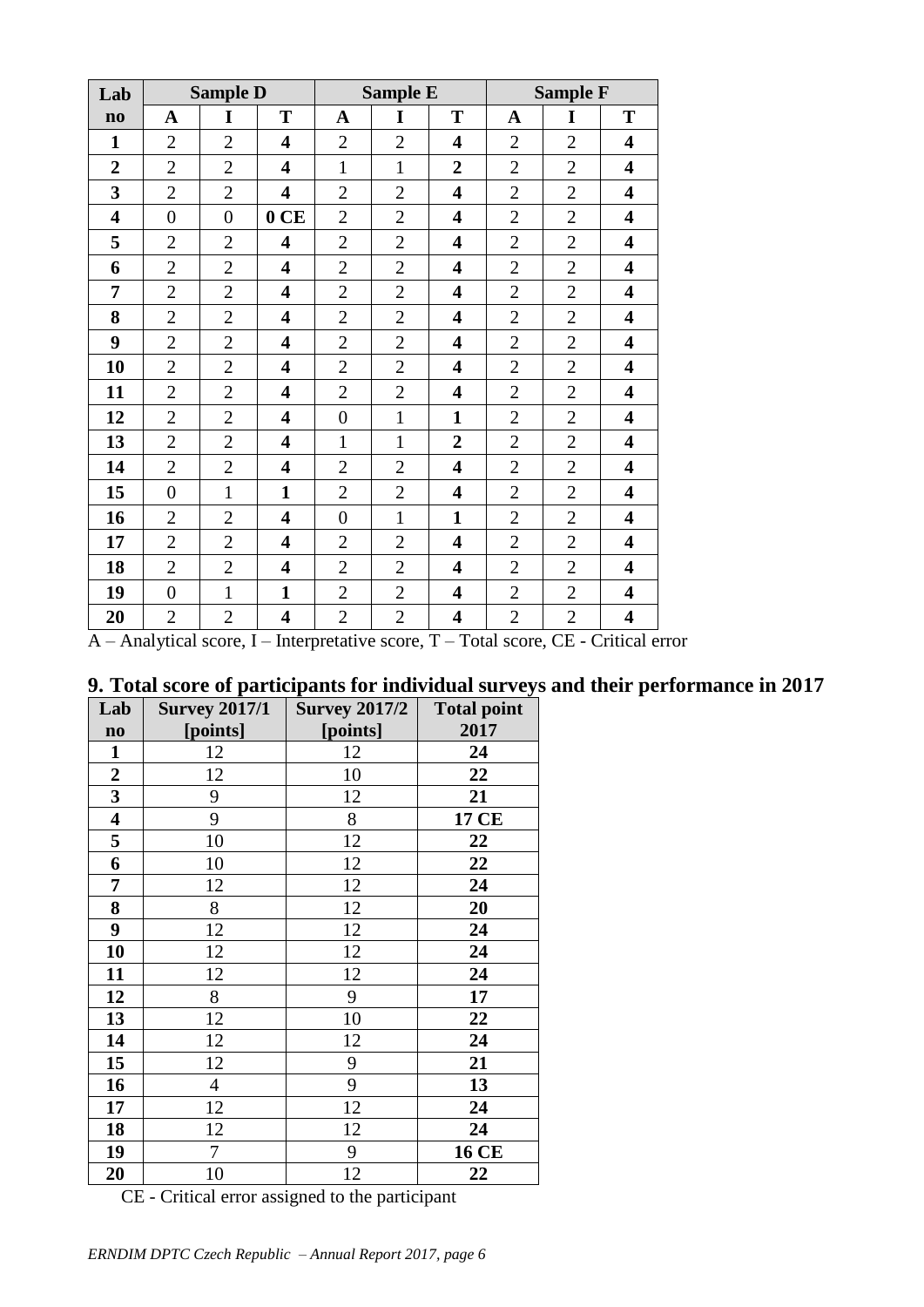| <b>Sample</b> | <b>Diagnosis</b>           | <b>Analytical</b><br>$[\%]$ | <b>Interpretatative and</b><br>recommendations [%] | <b>Total</b><br>[%] | <b>Number of</b><br>critical errors |
|---------------|----------------------------|-----------------------------|----------------------------------------------------|---------------------|-------------------------------------|
| A             | Citrullinemia type I       | 100                         | 98                                                 | 99                  | U                                   |
| B             | Hyperoxaluria type 1       | 78                          | 80                                                 | 79                  | O                                   |
| $\mathbf C$   | Aspartylglucosaminuria     | 80                          | 83                                                 | 81                  |                                     |
| D             | <b>MCAD</b> deficiency     | 85                          | 90                                                 | 88                  |                                     |
| E             | <b>MPS II</b>              | 85                          | 90                                                 | 88                  | $\cup$                              |
|               | <i><b>Alkaptonuria</b></i> | 100                         | 100                                                | 100                 |                                     |

## **10. Score summary in 2017**

"Easy" and "difficult" samples were included in the surveys. The analytical performance was good for 5 samples; however, there were 2 critical errors due to analytical mistakes. The interpretative performance was adequate for samples with adequate results of analytical investigations.

# **11. Satisfactory performance**

Performance of the participant that obtained 15 points and more within the calendar year and that did not receive "critical error" mark is considered satisfactory. Seventeen laboratories returning the results achieved a satisfactory performance. A serious mistake considered as a critical error has been observed in a total of two participating laboratories (although these laboratories achieved 15 points and more and would otherwise be considered as having adequate performance). One laboratory achieved less than 15 points. Participants not achieving satisfactory performance will obtain a Performance Support letter in due course.

# **12. Annual meeting of the participants**

The annual meeting of participants of the Proficiency Testing Centre Czech Republic took place during the ERNDIM Meeting 2017 in Manchester on 21<sup>st</sup> November 2017, 10 participants from 7 laboratories were represented. The following items were discussed during the annual meeting of our DPT centre:

- 1. Information
	- ERNDIM is aiming at accrediting its activities
- 2. Tests required for to 2018
	- amino acids, organic acids, mucopolysaccharides, oligosaccharides and purines/pyrimidines
- 3. Discussion of results of samples A-F
	- scoring of 2017 results proposed by DPTC Czech Republic organizers has been subsequently evaluated by a second reviewer from an independent DPT center
	- Analytical difficulties in 2017 surveys
		- sample B: Routine organic acid analysis with liquid extraction followed by gas chromatographic analysis may fail to detect increased concentrations of oxalate and glycolate. Appropriate reference ranges are also an important factor for correct diagnosis.
		- sample C: Oligosaccharides profile with orcinol staining in the urine of patient suffering from aspartylglucosaminuria may have resembled GM1 gangliosidosis. Recommendation to perform additional staining in samples with abnormal OLS profile with orcinol staining was proposed.
	- Critical error in aspartylglucosaminuria: Participants agreed that failure to recognize aspartylglucosaminuria should be considered a critical error. Although the disease is at